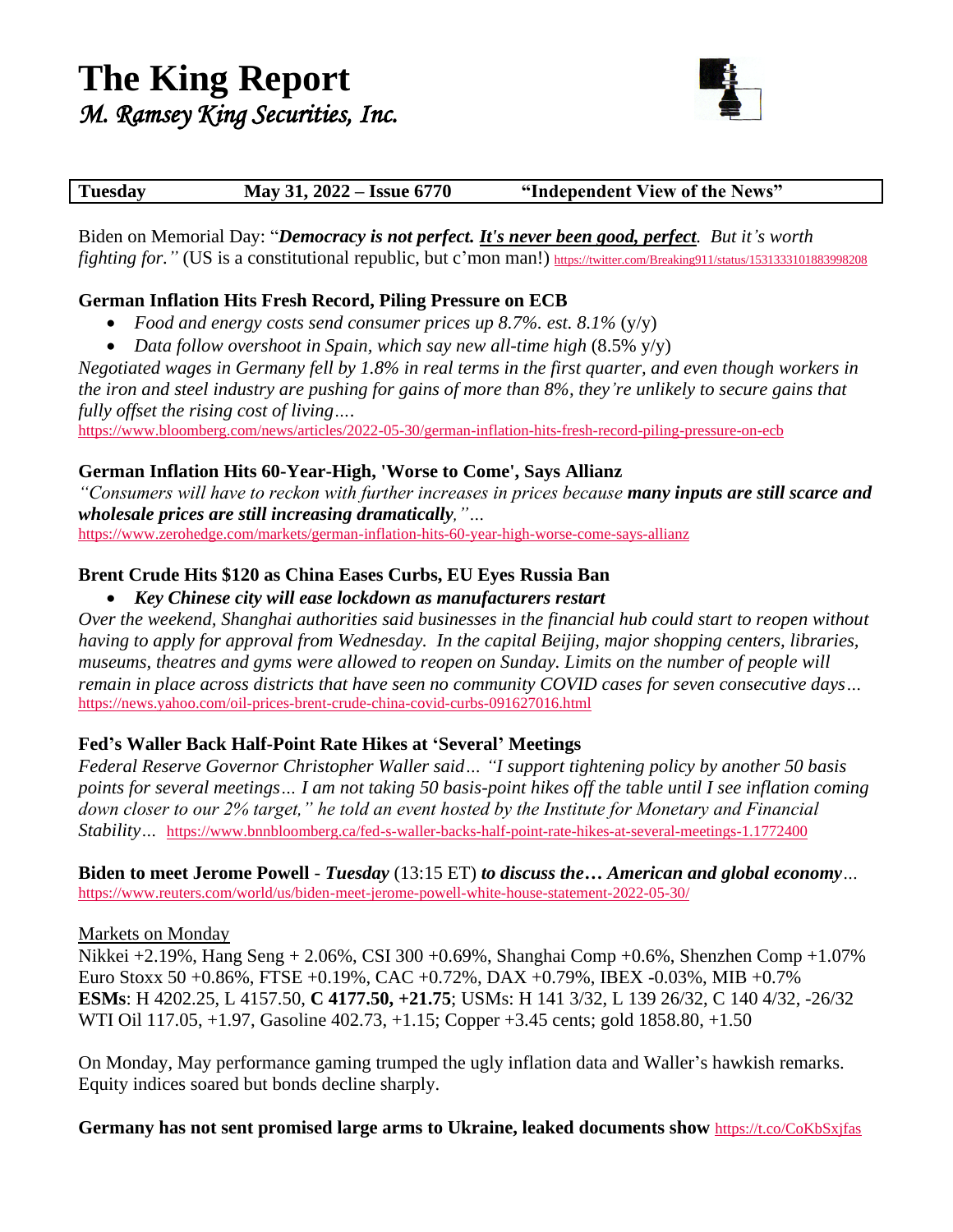## **Biden rejects Ukraine long-range rocket request as Russia advances** (Biden family kompromat?)

*"We are not going to send to Ukraine rocket systems that can strike into Russia," the president said after arriving back at the White House from Delaware*… <https://t.co/CnI9IuIH1G>

Russia has gained the upper hand in eastern Ukraine. The MSM has changed its disproportionately pro-Ukraine war analysis. Biden has rejected Ukraine's request for long-range rockets. Tone change!

# **Ukrainian volunteer fighters in the east feel abandoned**

*Ukrainian leaders have projected and nurtured a public image of military invulnerability…. "Our command takes no responsibility," Lapko said. "They only take credit for our achievements. They give us no support."… Ukraine's military rebutted the volunteers' claims in their own video posted online, saying the "deserters" had everything they needed to fight: "They thought they came for a vacation," one service member said. "That's why they left their positions."…* <https://www.washingtonpost.com/world/2022/05/26/ukraine-frontline-russia-military-severodonetsk/>

@ggreenwald: *Western media all but refused to acknowledge Russian advances for the first 3 months of this war, bombarding everyone with a relentless narrative about feisty Ukrainians kicking their ass. Now reality is emerging, as it eventually does with war, the propaganda slowly eroding:*

# **Russian Wins in Eastern Ukraine Spark Debate Over Course of War**

*Russian troops are making steady progress in Ukraine's east on the back of more-concentrated artillery and air power, now controlling almost all of the Luhansk region and threatening to encircle thousands of Ukraine's most experienced troops…* (\$54B+ of US funding circling the drain; how much skimmed?) <https://www.bloomberg.com/news/articles/2022-05-27/russian-wins-in-eastern-ukraine-spark-debate-over-course-of-war>

@KyivIndependent: *Putin claims Russia ready to renew peace talks, repeats demand for sanctions relief. Russian dictator Putin held a phone call with French President Macron and German Chancellor Olaf Scholz on May 28. Putin claimed that "the Russian side is open to renewing dialogue with Kyiv" and repeated his demand that the West should lift sanctions to "increase food and fertilized exports."*

# **China's Li Gives Dire Growth Warning in Unpublished Remarks**

*Chinese Premier Li Keqiang warned of dire consequences if officials don't move decisively to prevent the economy from sliding further, saying a contraction in the second quarter must be avoided…*

 *Li told attendees that economic growth risks slipping out of a reasonable range… He said China will pay a huge price with a long road to recovery if the economy can't keep expanding at a certain rate. That means growth must be positive in the second quarter, he said…*

<https://www.bloomberg.com/news/articles/2022-05-26/china-s-premier-gives-dire-growth-warning-in-unpublished-remarks>

ABEA\_News: *People's incomes rose 0.4% in April; spending grew 0.9%. Both figures are in current dollars*. <https://t.co/SylhsQoe2P>

US Household Savings declined to 4.4%, the lowest level since the Crisis of 2008. <https://t.co/G4OXomewhR>

# **Americans are saving less, a potentially troublesome sign for the US economy** <https://t.co/6KZELNsnc1>

April PCE Deflator 0.2% m/m as expected, 6.3% y/y (6.2% exp); Core PCE Deflator 0.3% m/m as expected, 4.9% y/y as expected

US April Wholesale Inventories +2.1% m/m (2% exp); March revised to 2.7% from 2.3%; April Retail Inventories 0.7% m/m (2% exp); March revised to 3% from 2%. [https://www.census.gov/econ/indicators/advance\\_report.pdf?CID=CBSM+EI](https://www.census.gov/econ/indicators/advance_report.pdf?CID=CBSM+EI)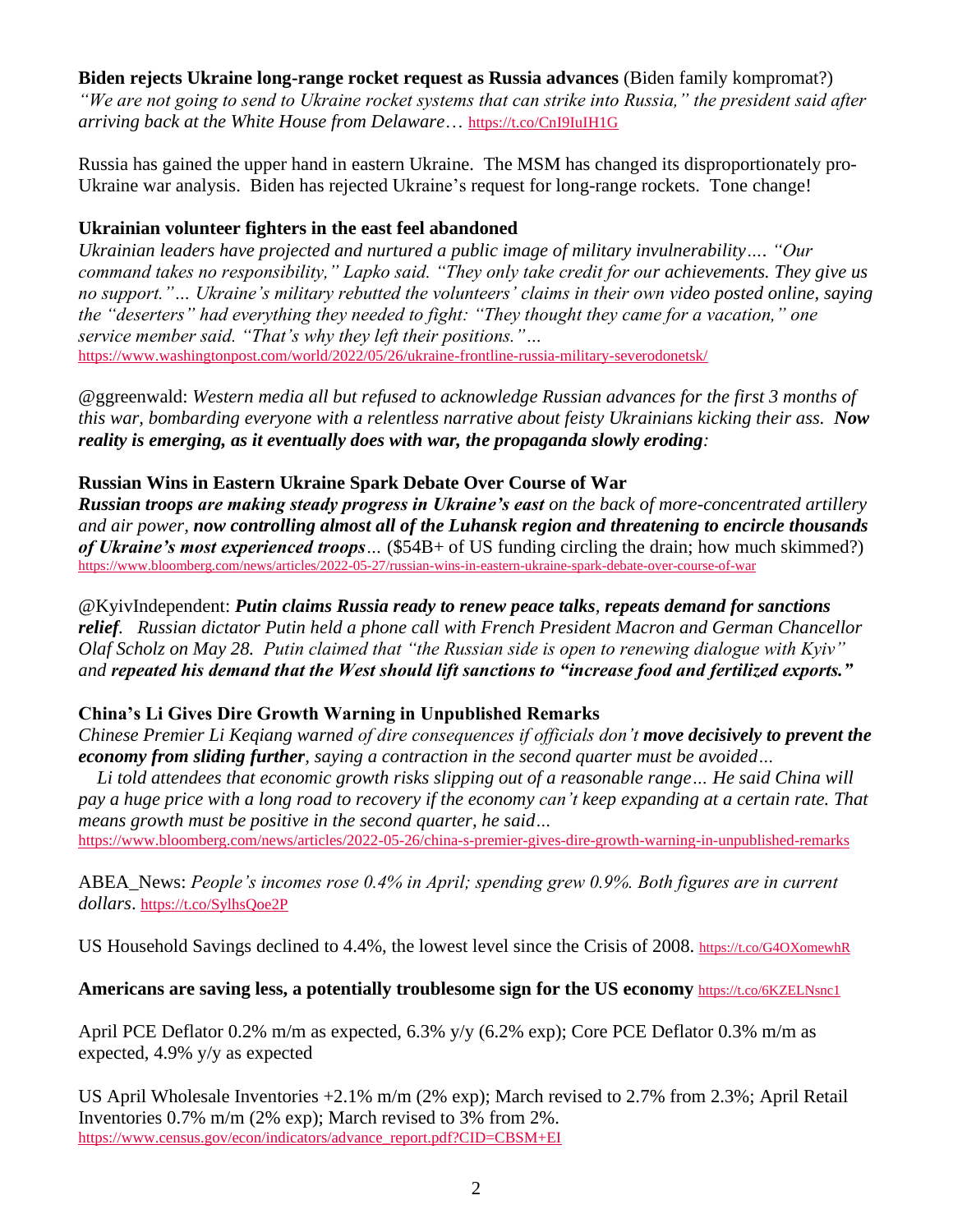**Inventory overload: Target, Walmart and Best Buy to start offering deeper discounts** <https://www.fox19.com/2022/05/27/inventory-overload-target-walmart-best-buy-start-offering-deeper-discounts/>

May UM Sentiment 58.2 from 59.1 (59.1 exp), Current Conditions 63.3 from 63.6 (63.6 exp), Expectations 55.2 from 56.3 (56.3 exp), 1-yr Inflation 5.3% (5.4% exp) from 5.4%

End of May performance gaming in a thin holiday market generated a robust equity rally on Friday.

ESMs traded mostly in negative territory during Asian trading and early European trading on Friday. ESMs finally turned solidly positive near 4:30 ET. The rally ended at 5:54 ET. ESMs and stocks then retreated until the rally for the NYSE open commenced near 8:30 ET.

ESMs and stocks soared on the NYSE open; the rally momentum peaked at 10:20 ET. ESMs and stocks then traded uneventfully in a tight range until the last-hour upward manipulation began at 14:00 ET. After an 8-handle ESM rally, ESMs vacillated in an 8-handle range until the final 4 minutes of trading. ESMs then extended the range to the upside by 10 handles for the close.

### **Positive aspects of previous session**

Stocks soared and commodities rallied on May performance gaming Trading sardines led the rally, of course The streak of weekly losses for equity indices ended; S&P 500 +6.6%, best weekly rally since 11/20 **Amazon soared 10.61% over the last 3 sessions** on short covering and performance gaming

**Negative aspects of previous session** Buying risk on the possibility of recession is insane and will produce dire consequences

**Ambiguous aspects of previous session**

How long will the rebound rally?

**First Hour/Last Hour Action** [S&P 500 Index]: 1st Hour from NYSE open: **Up;** Last Hour: **Up**

**Pivot Point for S&P 500 Index** [above/below indicates daily trend to traders]: **4039.19 Previous session High/Low**: **4075.14; 3984.60**

@ClayTravis: *Despite four covid shots in the last year, California governor Gavin Newsom has tested positive for covid. I just wish he would take the virus more seriously.*

Marty Makary MD, MPH @MartyMakary: *Brilliant re-analysis of the data the CDC used justify school masking. This new elegant study, using a larger population & longer study period, found that school masking was NOT associated with pediatric case rates.* [https://papers.ssrn.com/sol3/papers.cfm?abstract\\_id=4118566](https://papers.ssrn.com/sol3/papers.cfm?abstract_id=4118566) *The article states that CDC's MMWR journal rejected publishing this re-analysis. Most likely because it exposed the CDCs salami-slicing of data & use of science as political propaganda.*

@nytimes: *Children's learning loss in the pandemic isn't just in reading and math. It's also in social and emotional skills. In a New York Times survey of 362 school counselors across the U.S., they said students are behind in abilities to learn, cope and relate*. <https://nyti.ms/3GseQcw>

**Updated Johns Hopkins Study on Lockdowns Debunks the Fact Checkers** *Lockdowns across the world did not affect Covid-19 mortality at all… However, lockdowns during the initial phase of the COVID-19 pandemic have had devastating effects. They have contributed to*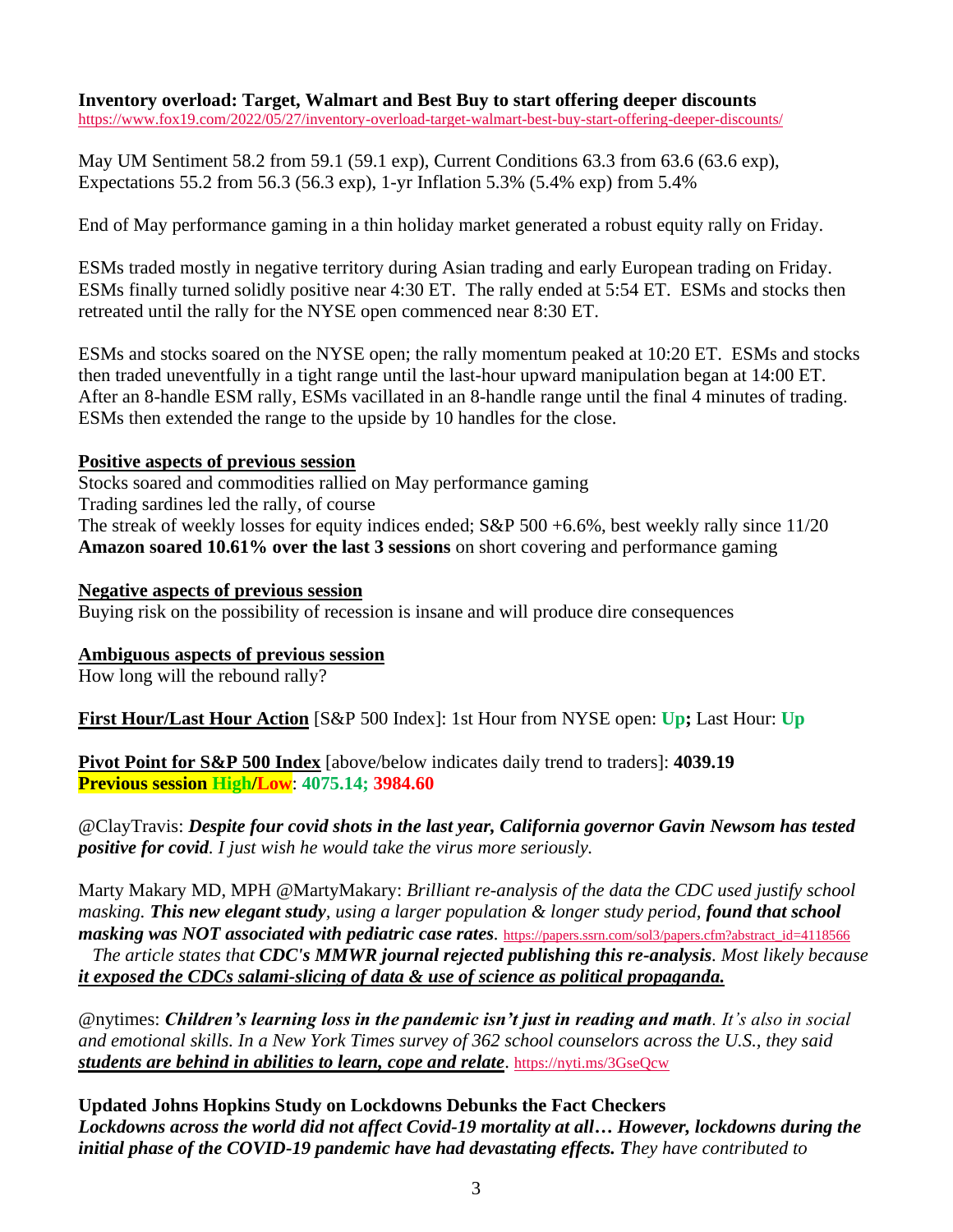*reducing economic activity, raising unemployment, reducing schooling, causing political unrest, contributing to domestic violence, loss of life quality, and the undermining of liberal democracy…* <https://brownstone.org/articles/updated-johns-hopkins-study-on-lockdowns-debunks-the-fact-checkers/>

## **Joe Biden whispers 'I'm your commander-in-chief' to Naval Academy grads** <https://trib.al/yS8eP98>

@rising\_serpent: *"I was appointed to the Naval Academy in 1965" says Biden while speaking to Naval Academy graduates. The problem is (as usual) this never happened and he once again confabulated a lie. Joe graduated from Univ of Delaware in 1965, making this impossible.* **<https://t.co/sQL1nvGYjm>** 

**Biden Falsely Claims Jan. 6 Rioters 'Killed Two Police Officers' in Speech at Alma Mater** <http://dlvr.it/SRGFSs>

**Biden repeats false claim about trips to Iraq and Afghanistan, this time to graduating midshipmen** *NSC says correct number of Biden trips to Iraq and Afghanistan is 21, not the 40 he claimed* <https://t.co/TjccWFhhZH>

@HowieCarrShow: *No evidence that we can find that Biden ever visited Sandy Hook Elementary School as he claimed last night.* <https://twitter.com/HowieCarrShow/status/1529478560272064513>

Biden set a presidential lie record this weekend because the MSM has allowed him to lie for decades.

The Big Guy had another moment. <https://twitter.com/DanScavino/status/1530579472189112320>

@DrewHLive: *President Biden looks absolutely CLUELESS as residents of Uvalde boo and chant "DO SOMETHING" as he leaves Catholic Mass in Uvalde Texas. Other reports are reporting he responded with "we will". The secret service told the group of people standing by the church that President Biden will come greet them, once the booing and shouts to do something began, they instantly kept him away.* <https://twitter.com/DrewHLive/status/1530985714099298304>

### **Biden's Baby Formula Disaster Is Just the Tip of The Iceberg**

*Four companies share 90% of the baby formula market because of government regulations and programs that limit competition. We have 17.5% import tariffs on baby formula, and we limit choice through welfare contracts that give producers a massive market share in states where they are the preferred vendor… The Left are loathe to lift burdens on manufacturing to increase competition and consumer choice. They're also not interested in addressing the impact of welfare monopolies…*  <https://dailycaller.com/2022/05/28/opinion-joe-biden-baby-formula-supply-chain-basile/?s=02>

The FT: **Did a major financial institution kinda maybe slightly default in March 2020**? *Saudi Arabia's decision to provoke an oil price war sent crude and stock prices tumbling on March 8. That week alone, clearers demanded \$55bn of variation margin from banks…* <https://www.ft.com/content/216866e7-cecb-4650-aea5-b9dedc7d7c7c>

WSJ Fed Watcher @NickTimiraos: *There's been a surprising amount of market chatter this week about a possible Fed pause in September. This speculation—not unlike the chatter about 75 bps moves a few weeks ago—could be getting ahead of itself for several reasons. 1) There's a \*lot\* of data between now and Sept. 2) The Fed chair had this refrain last week: "What we need to see is inflation coming down in a clear and convincing way, and we're going to keep pushing until we see that." He used that "clear and convincing" phrase three times. 3) The inflation data has stopped getting worse (Aug/Sept 2021 say hi), but "clear and convincing" improvement?... But to cite the chair: "This is not a time for tremendously nuanced readings of inflation."*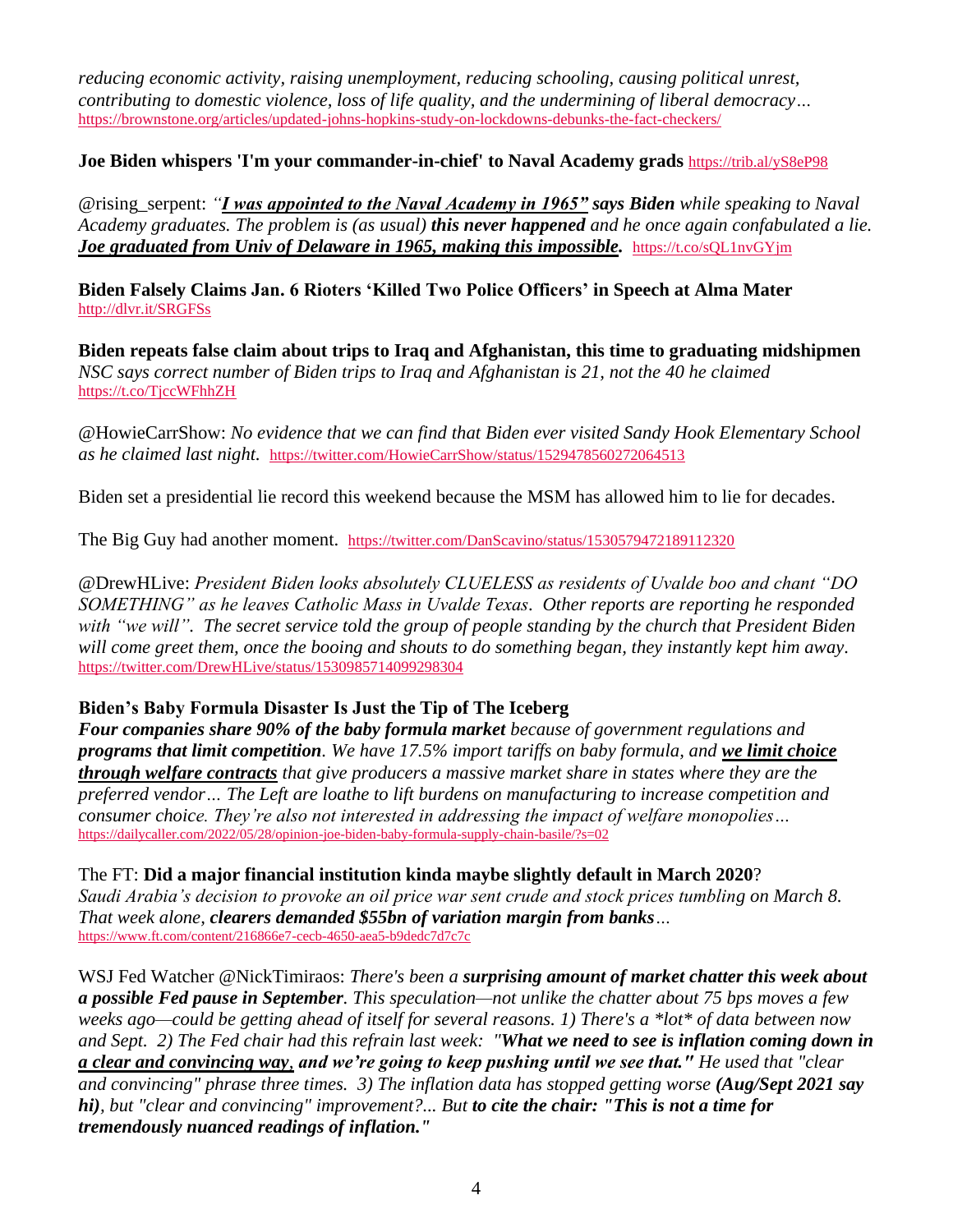**Fed carrying \$330B in unrealized losses on its assets according to Q1 financial statement** *A potentially tough political problem for the central bank… Bill Nelson, chief economist at the Bank Policy Institute, said that adjusting for the appreciation in its assets the Fed had seen through the end of last year, the unrealized losses were an even larger \$458 billion…* <https://t.co/X5APUJU3WL>

## **Why Elon Musk welcomes a US recession: 'Bankruptcies need to happen'**

*"It has been raining money on fools for too long… Some bankruptcies need to happen. Also, all the Covid stay-at-home stuff has tricked people into thinking that you don't actually need to work hard… Companies that are inherently negative cash flow (ie value destroyers) need to die, so that they stop consuming resources."…* <https://nypost.com/2022/05/27/elon-musk-welcomes-recession-bankruptcies-need-to-happen/>

**Travel Hell: 3,300 Flights Canceled So Far Over Memorial Day Weekend** (Worker absenteeism?) *Delta Airlines blamed bad weather and "air traffic control actions" for Friday's cancellations…* <https://foxmetronews.com/news/travel-hell-3300-flights-canceled-so-far-over-memorial-day-weekend/>

**Delta Air Lines to cut 100 daily flights over the summer** ("*vendor staffing*" among issues) <https://www.foxbusiness.com/lifestyle/delta-cut-100-daily-flights-summer-2022>

@GraysonRoze: *The S&P 500 has rallied more than +9% off last week's intraday lows after a -20.93% decline. That feels great!... But don't forget that by the same token, every big crash starts with a smaller one. Example: study 2008-09* <https://twitter.com/GraysonRoze/status/1530288275579056128>

@bespokeinvest: *This is the first time in SPY's history that it was up from the open to the close on every trading day during the week and 4 of those moves were 1% or more.*

**Today** – The usual suspects want to push stuff higher to game May performance. Upward manipulators now have control of the equity market, and they will try to embellish their very ugly May report cards.

Ironically, **the stock market's robust rally last week takes the pressure off Powell and the Fed to amend it rate hike schedule or its QT commencement on Wednesday**.

Over the past few decades, each time the stock market hit a major bottom, CPI increased in the ensuing months. If claims the US bear market in stocks is over are correct, CPI could move higher in coming months. **With real interest rates far more negative now that at major equity bottoms, inflation could soar.** ESMs are +0.25 at 20:10 ET; WTI Oil is +.63 on the EU's ban of **seafaring** Russian oil.

Expected Economic Data: March FHFA House Price Index 2.0% m/m; S&P CoreLogic 20-city home prices 1.9% m/m, 19.7% y/y; May Chicago PMI 54.5; May Conference Board Consumer Confidence 103.9; May Dallas Fed Mfg Activity 1.5

S&P 500 Index 50-day MA: 4277; 100-day MA: 4357; 150-day MA: 4460; 200-day MA: 4457 DJIA 50-day MA: 33,630; 100-day MA: 34,100; 150-day MA: 34,659; 200-day MA: 34,720

### **S&P 500 Index - Trender trading model and MACD for key time frames**

**Monthly:** Trender and MACD are **negative** – a close above 5023.97 triggers a buy signal **Weekly**: Trender and MACD are **negative** – a close above 4359.32 triggers a buy signal **Daily**: Trender and MACD are **positive** - a close below 3900 triggers a sell signal **Hourly**: Trender and MACD are **positive** – a close below 4071.63riggers a sell signal

@curiouswavefn: (Brilliant US scientist, modern computer, game theory, Manhattan Project) *Von Neumann had an interesting style of dealing with people, parts of which are worth emulating.*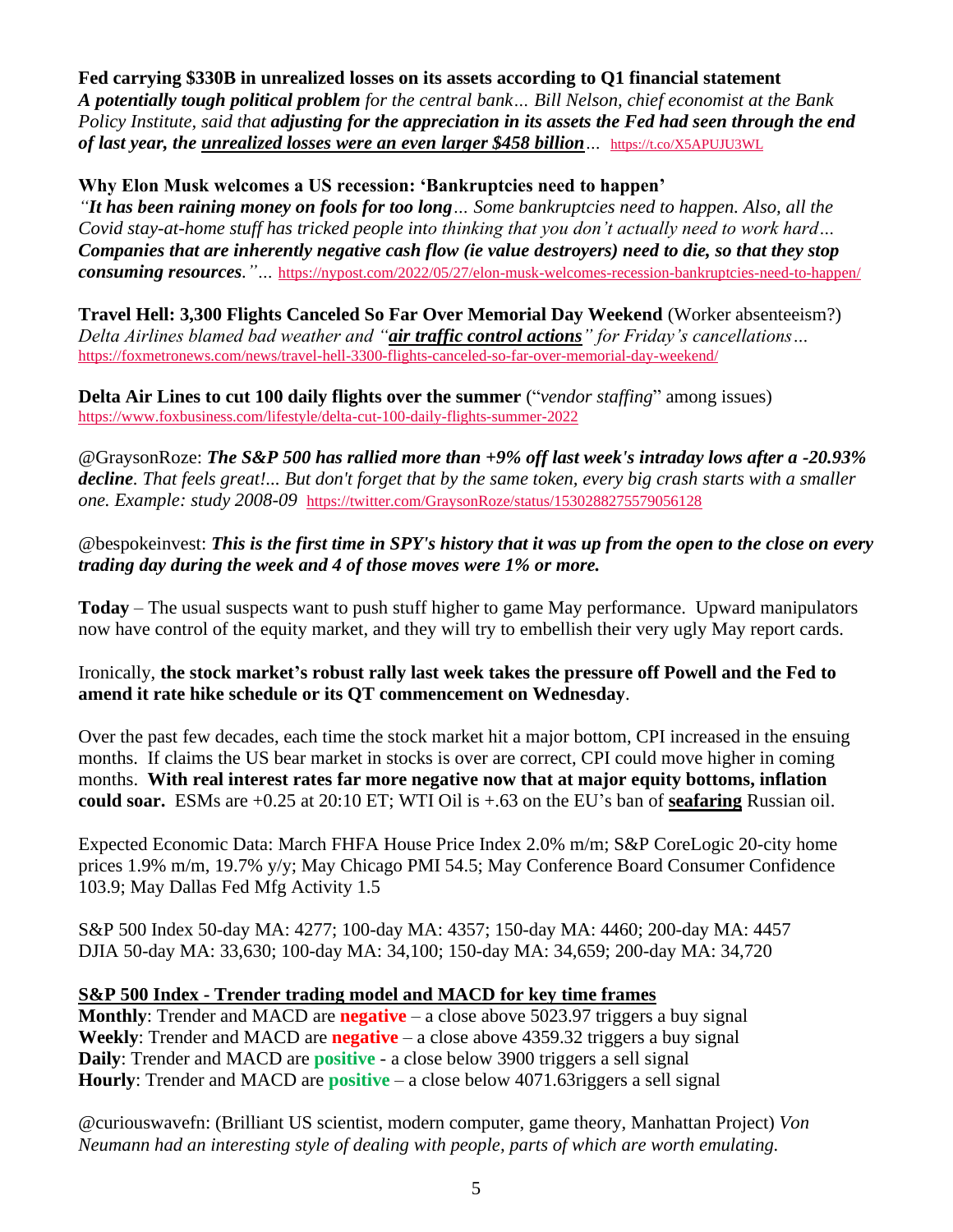*"He never argued with people who said anything emotional or politically convinced. He did not believe that public argument changed such people's views… But he asked probing questions…* <https://twitter.com/curiouswavefn/status/1529991209174700033>

John von Neumann: "*The main reason for the failure of mathematics in economics is that economic problems are "often stated in such vague terms as to make mathematical treatment a priori hopeless because it is quite uncertain what the problems really are. There is no point in using exact methods when there is not clarity in the concepts and issues to which they are to be applied."*

**First Person Pleads Guilty to Voter Fraud and Conspiracy on June 2nd… Featured in 2000 Mules** *There are others implicated in the conspiracy, but there is no word yet on whether they will also plead guilty to the charges. The evidence is overwhelming…* <https://djhjmedia.com/steven/vindication-first-person-pleads-guilty-to-voter-fraud-and-conspiracy-on-june-2nd-featured-in-2000-mules/>

**Nancy Pelosi's drunk husband Paul was five miles from his Napa home when he blew a stop sign while crossing highway at 10:22pm and crashed his new Porsche into Jeep, arrest report reveals** *The collision was at 10.26pm; Pelosi was arrested at 11.44pm and booked the next day at 4.33am…* <https://www.dailymail.co.uk/news/article-10867923/Paul-Pelosi-hit-driver-driving-drunk-Porsche-arrest-report-reveals.html>

US Department of Transportation: *In 2020, 11,654 people died in alcohol-impaired driving traffic deaths…* <https://www.nhtsa.gov/risky-driving/drunk-driving>

Given the alcohol-related homicides beyond DUI, alcohol induced health issues, and the myriad social maladies that alcohol abuse produces, what would occur if the US try banned alcohol drink sales?

WSJ: *Drug overdose deaths reached a record high in 2021, with more than 100,000 people lost to the continuing epidemic, fueled by the potent synthetic opioid fentanyl…* <https://www.wsj.com/articles/what-is-fentanyl-why-so-dangerous-opioid-drug-11653677587>

US law prohibits the use of fentanyl and other harmful substances. Logic du jour dictates that Congress should enact more laws that ban illegal drug use. Perhaps instate double secret probation on offenders?

# **What We Know about Mass School Shootings—and Shooters—in the U.S.**

*There have been 13 such shootings at schools across the U.S, the first in Stockton, California, in 1989…*

 *The majority of mass school shootings were carried out by a lone gunman, with just two… carried out by two… All mass shootings… carried out by men or boys. And the average age of those involved in carrying out the attacks was 18…most school shooters have a connection to the school they target…the mass shooting event is intended to be a final act…*

 *And school shooters tend to preempt their attacks by leaving posts, messages, or videos warning of their intent…most school shooters are motivated by a generalized anger… They often communicate their intent to do harm in advance as a final, desperate cry for help. The key to stopping these tragedies is for society to be alert to these warning signs and act on them immediately.* <https://theconversation.com/what-we-know-about-mass-school-shootings-in-the-us-and-the-gunmen-who-carry-them-out-183812>

**Texas school shooting highlights pattern of disturbed youths, lack of security, timely intervention** *Experts cite untreated mental illness, lack of behavioral intervention and lax school security as recurring failures in preventable school shootings.*

<https://justthenews.com/nation/crime/texas-shooters-disturbing-behavior-familiar-profile-mental-anguish>

**Uvalde** (TX) **mayor: Time to invest in America's mental health, stop giving billions to countries that don't like us** <https://www.foxnews.com/media/uvalde-mayor-invest-americas-mental-health>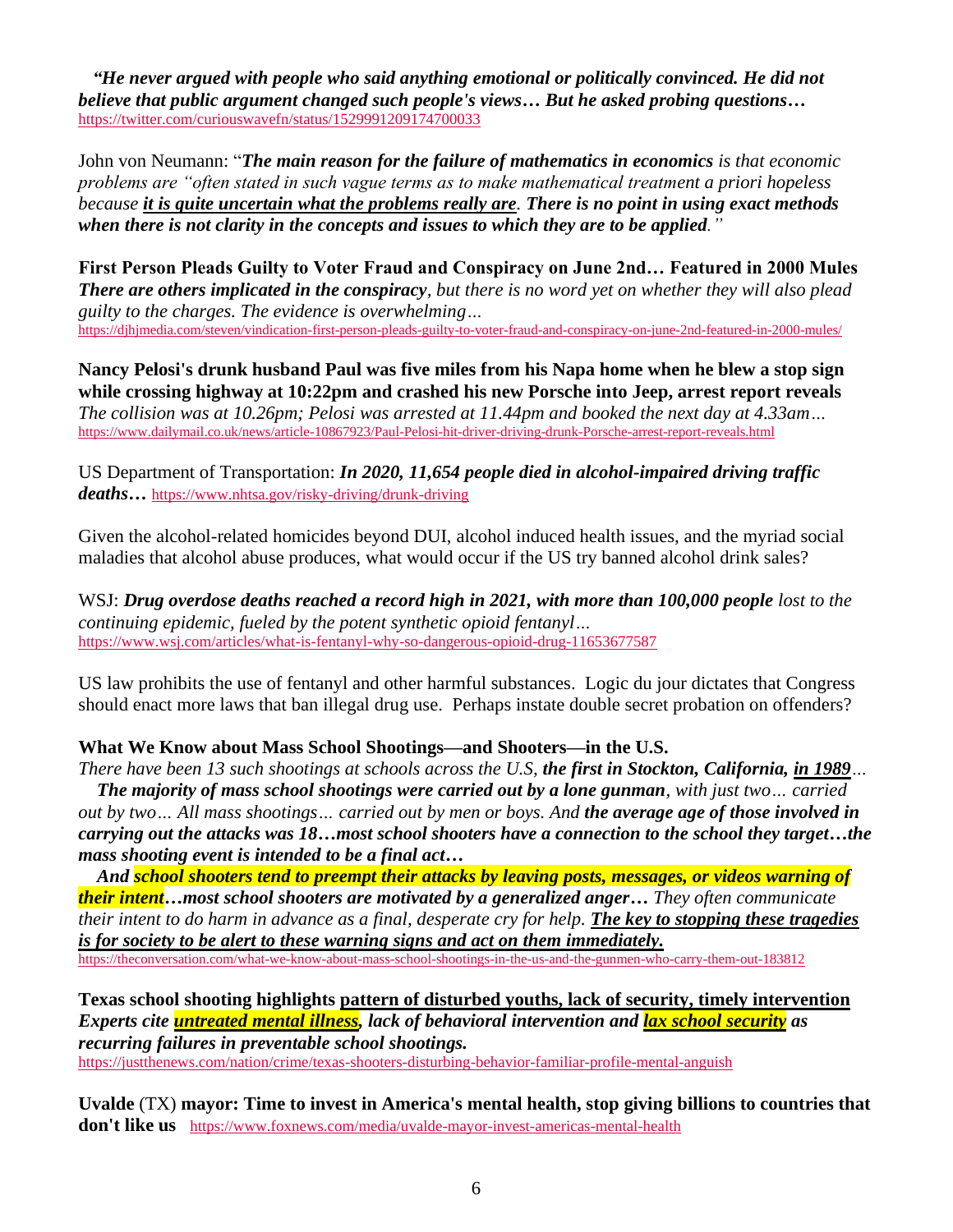McConnell instructed Sen. Cornyn (R-TX) to work with Dems on gun control laws. People told Cornyn to enforce existing gun laws and prosecute Hunter Biden for his falsified firearm application. [https://twitter.com/Braveheart\\_USA/status/1531406146514345985](https://twitter.com/Braveheart_USA/status/1531406146514345985)

**GOP Sen. John Cornyn slammed by parent of Parkland shooting victim after saying 'finger pointing' at police is 'destructive, distracting, and unfair'**

<https://www.businessinsider.com/cornyn-slammed-for-saying-finger-pointing-at-police-is-destructive-2022-5>

Polls are clear on what Americans want regarding gun laws. Here is the most recent poll (May 25). *Requiring background checks on all gun sales: Eighty-eight percent strongly or somewhat support… Creating a national database with info about each gun sale: 75% strongly or somewhat support... Preventing sales of all firearms to people reported as dangerous to law enforcement by a mental health provider: Eighty-four percent strongly or somewhat support…*

*Making private gun sales and sales at gun shows subject to background checks: 81%... support…* <https://www.politico.com/f/?id=00000180-fe73-de59-a7ec-ff77a2360000>

Most Americans want 'assault weapons' banned; but the definition of 'assault weapons' is uncertain.

@RNCResearch: *Joe Biden suggests he wants to ban "high caliber" 9mm handguns. "… A 9 mm bullet blows the lung out of the body… There's simply no rational basis for it in terms of selfprotection…the 2nd Amendment is not absolute."* <https://twitter.com/RNCResearch/status/1531301347508862979>

**Biden slammed for claiming there's 'no rational basis' for 9mm bullets: 'We're banning handguns now?'** *Biden also repeated his claim that the Second Amendment is not 'absolute' on Memorial Day* <https://www.foxnews.com/media/biden-9mm-bullets-second-amendment-banning-handguns>

There are beaucoup articles on 9mm vs .40, .45, and 10mm rounds. The expert consensus is the 9mm has less 'stopping power'; but it is the most popular round/gun because it produces less recoil, which provides better accuracy & handling for neophytes, including criminals. <https://www.pewpewtactical.com/9mm-vs-45-acp/>

Daniel Eleveld: *I'm a master gunsmith working at a military contractor… Most GSW deaths are from 9mm. However, more bullet wounds are found in each body killed by 9mm than by .40, .357, .45 or 10mm*… *9mm has a higher magazine capacity… the most efficient round - 10mm…* <https://www.quora.com/Carrying-a-9mm-is-popular-and-heavily-favored-but-doesn-t-a-45-have-more-stopping-power>

*The 9mm round has about a 34% chance of stopping an aggressor with just one shot. We can actually see that the .380 ACP is higher*... <https://www.tierthreetactical.com/9mm-vs-40-cal-which-handgun-caliber-has-the-best-stopping-power-2022/>

Secondly, the SCOTUS has ruled on the 'absoluteness' of the 2nd Amendment. **Joe's mendacious 9mm remarks reveals his true intent, which could hinder reasonable action on gun legislation.**

@JonathanTurley: *If President Biden is now going to move against 9mm handguns, he is likely to lose in court. Liberal cities like Chicago, D.C., and New York have already created precedent against gun control through ill-conceived legislation and litigation.*

Turley: **It is the Second Amendment, Not the "Gun Lobby" That Must Be Satisfied on Gun Control** *In 2008, the Supreme Court handed down a landmark ruling in District of Columbia v. Heller, recognizing the Second Amendment as encompassing an individual right to bear arms…*

 *The AR-15 is the most popular gun in America… it is not the most powerful gun sold in terms of caliber… That is why laws to ban or curtail sales of the AR-15 run into constitutional barriers. Most recently, the U.S. Court of Appeals for the Ninth Circuit struck down a California ban on adults under 21 purchasing semi-automatic weapons like the AR-15…*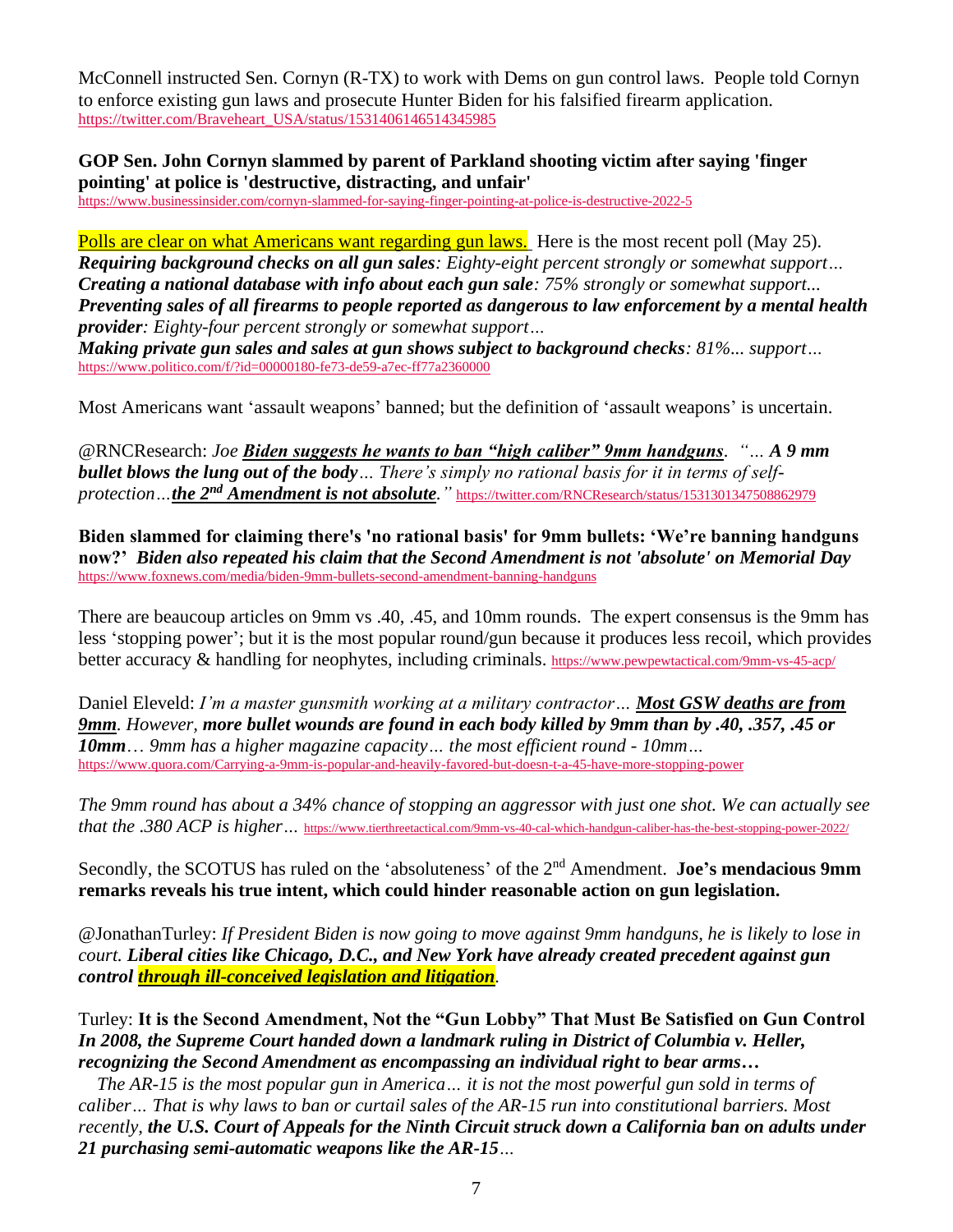*There also are practical barriers, with an estimated 393 million guns in the United States and an estimated 72 million gun owners; three out of ten Americans say they have guns. Indeed, gun ownership rose during the pandemic… If the president truly wants a "common sense" response to this tragedy, it needs to be based on reality, not rhetoric. In the past, massacres have been weaponized for political purposes, with measures that are either clearly unconstitutional or largely ineffectual…* <https://jonathanturley.org/2022/05/27/it-is-the-second-amendment-not-the-gun-lobby-that-must-be-satisfied-on-gun-control/>

@JonathanTurley: *Biden just repeated his false statement about the 2nd Amendment again.* ("*The 2nd Amendment, from the day it was passed, limited the type of people who could own a gun and what type of weapon you could own. You couldn't buy a cannon*.") *It does not seem to matter to the President that this is a false claim about the history of the Second Amendment. One could even call it disinformation.*

**Only Criminals Are Gonna Have Guns": Joe Rogan Warns Against Confiscation** <https://t.co/2xMzEP8BXZ>

@AnnCoulter: *Why do you need a gun? The police will protect you!*

@TheBuffaloNews: *Officials are investigating whether a retired federal agent had about 30 minutes advance notice of a white supremacist's plans to murder Black people at a Buffalo supermarket. Authorities believe the former agent – believed to be from Texas – was one of at least six individuals who regularly communicated with accused gunman Payton Gendron in an online chat room where racist hatred was discussed, two officials said.*

WaPo: **Before massacre, Uvalde gunman frequently threatened teen girls online** *Young people who met the alleged gunman online said he had threatened to kidnap, rape or kill. But they said their reports were ignored… "I witnessed him harass girls and threaten them with sexual assault, like rape and kidnapping," said the teen. "It was not like a single occurrence. It was frequent."...* <https://www.texastribune.org/2022/05/28/uvalde-shooting-gunmen-teen-girls/>

**Female online gamer reported fellow player - now suspected to be Salvador Ramos - who threatened to 'shoot up a school with an AR-15' to the FBI just hours before Uvalde elementary**  school massacre (Authorities/institutions failed/were inept, so let's repeal the 2<sup>nd</sup> Amendment!) <https://www.dailymail.co.uk/news/article-10856403/Dead-Daylight-player-threatened-shoot-school-AR-15-days-Texas-massacre.html>

@FaceTheNation: *Uvalde County Commissioner Ronald Garza tells @margbrennan he has "no idea" why the school district police officer assigned to Robb Elementary wasn't there when the shooting began. "I'm like a lot of people. We're still in the dark about that."* <https://t.co/eUU58FWIBl>

**Texas cop says officers** (reportedly 19 of them!) **didn't rush to find gunman because 'they could have been shot' then claims they DELIBERATELY locked inside classroom to save other students: Experts slam 'disgusting' decision that doctors say sealed the fate of injured kids**

 *The leading cause of death in gunshot wound victims is bleeding out which happens in 5 minutes At least two of the 19 kids died on their way to the hospital for treatment an hour after being shot*  <https://www.dailymail.co.uk/news/article-10860747/Texas-cop-says-Uvalde-officers-retreated-gunman-shot.html>

@tplohetski: *The director of DPS confirms that no efforts were made to rescue children because an onscene commander believed that authorities were addressing a barricaded suspect, not an active shooter. "A decision was made...that there was time...to wait for a tactical team."* (Took 1.5 days for this excuse)

@MarinaMedvin: *Here's the thing: the commander told the Uvalde officers not to go in. But they heard the gunshots, heard the kids screaming, knew this was an active shooter. Yet none of them went in. None saved these children. Because their commander…*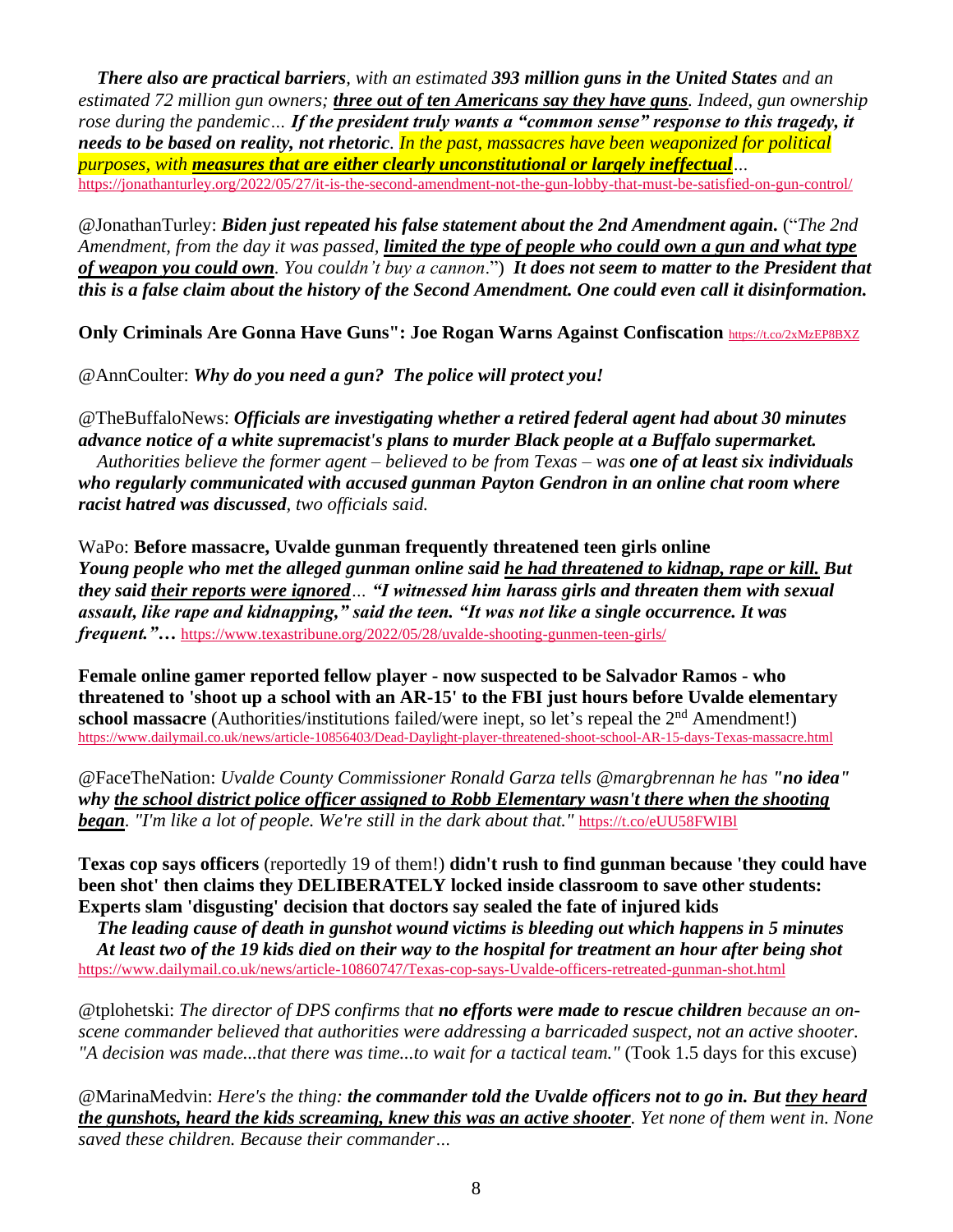NYT: **Students in the room with the gunman called 911 many times…including a lengthy call during which some shooting and other sounds of the attack could be heard, according to Steven McCraw, director of the Texas Department of Public Safety.**

<https://www.nytimes.com/2022/05/27/us/texas-shooting-911-call-press-conference.html>

**Top Texas cop admits cops botched Uvalde school response: 'Wrong decision, period'** *The admission came as police revealed the first time that shooter marched in through an unlocked door that had been propped open by a teacher…* <https://nypost.com/2022/05/27/texas-school-shooter-got-in-through-door-propped-open-by-teacher/>

**Uvalde school district police chief, Pete Arredondo, who ordered cops NOT to engage Texas gunman is a former 911 dispatcher with an unremarkable career who was elected to city council just days before massacre** [https://www.dailymail.co.uk/news/article-10861919/Man-ordered-cops-NOT-tackle-Texas](https://www.dailymail.co.uk/news/article-10861919/Man-ordered-cops-NOT-tackle-Texas-gunman-former-911-dispatcher-elected-council.html)[gunman-former-911-dispatcher-elected-council.html](https://www.dailymail.co.uk/news/article-10861919/Man-ordered-cops-NOT-tackle-Texas-gunman-former-911-dispatcher-elected-council.html)

**Border Patrol agents who killed gunman at Texas school became frustrated and acted on their own initiative after being told to wait by local police** – NBC

**Multiple intuitional failures occurred at Uvalde**; but its far more expedient to bemoan guns than fix the multiple institutional failures as well as identify and remedy the root causes of the violence!

**Baltimore police commissioner blames 'total disregard for human life' for rampant violence**  <https://t.co/SFvamncRm2>

**Texas school shooter Salvador Ramos' mom speaks out: 'Forgive me, forgive my son'** *"He had his reasons for doing what he did. Please don't judge him. I only want the innocent children who died to forgive me," she said*... <https://nypost.com/2022/05/27/salvador-ramos-mom-asks-for-forgiveness/>

@MrAndyNgo: *Days after the Ulvade shooting by Salvador Ramos, 4 males in Donna, TX have been arrested for allegedly making plans to shoot up a school. 2 have been named as Barbarito Pantoja & Nathaniel Montelongo. They're charged w/conspiracy to commit aggravated assault w/a deadly weapon.*

**ANOTHER Florida student is arrested on felony charges for posting pictures of himself online with what appeared to be a rifle and the caption: 'Hey Siri, directions to the nearest school'**

 *This man intentionally instilled fear into our community as a sick joke, but be warned, this is no laughing matter,' said Sheriff Chad Chronister...* (Should 18-year-olds be allowed to vote?) <https://www.dailymail.co.uk/news/article-10869257/ANOTHER-Florida-student-arrested-posting-pictures-rifle-seeking-nearest-school.html>

**West Virginia woman with pistol shoots, kills man firing at graduation party: 'Saved several lives'** <https://t.co/fIhemOZPGj>

**Gunmen fired at least 40 rounds on the Near North Side** (Chgo) **— much of it was caught on video** <https://cwbchicago.com/2022/05/gunmen-fired-at-least-40-rounds-on-the-near-north-side-and-much-of-it-was-caught-on-video.html>

@stillgray: *In 2020, four Democrats, Sens. Chris Murphy, Elizabeth Warren and Reps. Ilhan Omar and Ayanna Pressley pushed for legislation to remove police officers from schools and replace them with social workers. It was called the "Counseling Not Criminalization" Act.* <https://t.co/UBByfra0gh>

@JPDangerously: *Since 2019 4598 kids have been shot in the US. Of those 43 were school shootings. I need to ask why the left isn't upset about the 4555 kids that weren't shot in school?...*